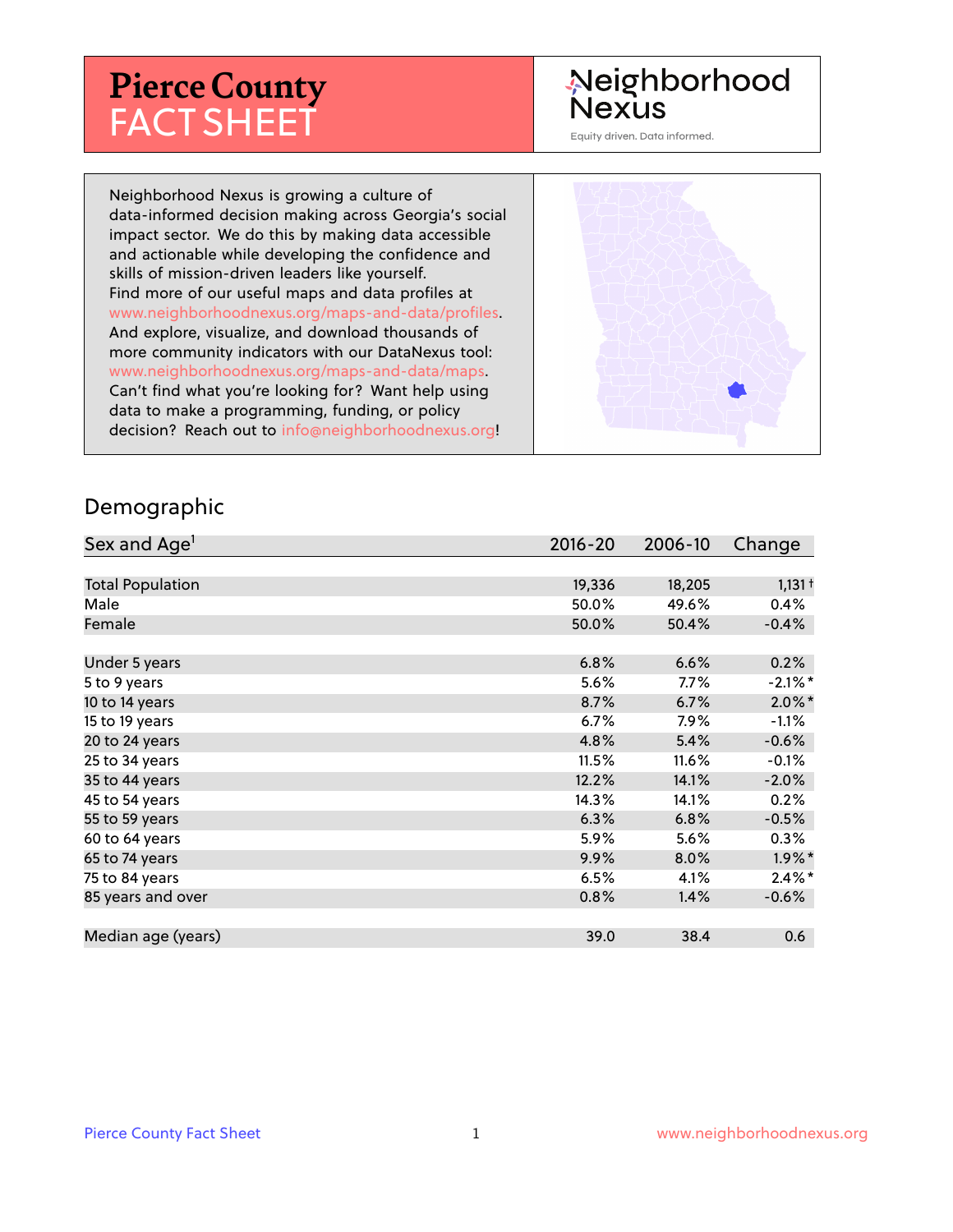# Demographic, continued...

| Race <sup>2</sup>                                            | $2016 - 20$ | 2006-10 | Change     |
|--------------------------------------------------------------|-------------|---------|------------|
| Total population                                             | 19,336      | 18,205  | $1,131 +$  |
| One race                                                     | 99.0%       | 99.5%   | $-0.5%$    |
| White                                                        | 85.7%       | 86.0%   | $-0.3%$    |
| <b>Black or African American</b>                             | 10.1%       | 10.0%   | 0.1%       |
| American Indian and Alaska Native                            | 0.3%        | 0.1%    | 0.2%       |
| Asian                                                        | 0.0%        | 0.4%    | $-0.4\%$ * |
| Native Hawaiian and Other Pacific Islander                   | 0.0%        | 0.0%    | 0.0%       |
| Some other race                                              | 2.9%        | 3.0%    | $-0.1%$    |
| Two or more races                                            | 1.0%        | 0.5%    | 0.5%       |
| Race alone or in combination with other race(s) <sup>3</sup> | $2016 - 20$ | 2006-10 | Change     |
| Total population                                             | 19,336      | 18,205  | $1,131 +$  |
| White                                                        | 86.5%       | 86.5%   | $-0.1%$    |
| <b>Black or African American</b>                             | 10.6%       | 10.0%   | $0.6\%$ *  |
| American Indian and Alaska Native                            | 0.6%        | 0.2%    | $0.4\%$ *  |
| Asian                                                        | 0.0%        | 0.6%    | $-0.6%$    |
| Native Hawaiian and Other Pacific Islander                   | 0.0%        | 0.0%    | 0.0%       |
| Some other race                                              | 3.3%        | 3.3%    | 0.1%       |
| Hispanic or Latino and Race <sup>4</sup>                     | $2016 - 20$ | 2006-10 | Change     |
| <b>Total population</b>                                      | 19,336      | 18,205  | $1,131 +$  |
| Hispanic or Latino (of any race)                             | 5.0%        | 4.2%    | $0.7%$ +   |
| Not Hispanic or Latino                                       | 95.0%       | 95.8%   | $-0.7%$ †  |
| White alone                                                  | 84.1%       | 85.0%   | $-1.0%$    |
| Black or African American alone                              | 10.1%       | 10.0%   | 0.1%       |
| American Indian and Alaska Native alone                      | 0.3%        | 0.1%    | 0.2%       |
| Asian alone                                                  | 0.0%        | 0.4%    | $-0.4\%$ * |
| Native Hawaiian and Other Pacific Islander alone             | 0.0%        | 0.0%    | 0.0%       |
| Some other race alone                                        | 0.0%        | 0.0%    | 0.0%       |
| Two or more races                                            | 0.5%        | 0.3%    | 0.2%       |
| U.S. Citizenship Status <sup>5</sup>                         | $2016 - 20$ | 2006-10 | Change     |
| Foreign-born population                                      | 414         | 373     | 41         |
| Naturalized U.S. citizen                                     | 22.5%       | 11.8%   | 10.7%      |
| Not a U.S. citizen                                           | 77.5%       | 88.2%   | $-10.7%$   |
| Citizen, Voting Age Population <sup>6</sup>                  | $2016 - 20$ | 2006-10 | Change     |
|                                                              |             |         |            |
| Citizen, 18 and over population                              | 14,208      | 13,097  | $1,111*$   |
| Male                                                         | 48.3%       | 48.3%   | $-0.0%$    |
| Female                                                       | 51.7%       | 51.7%   | 0.0%       |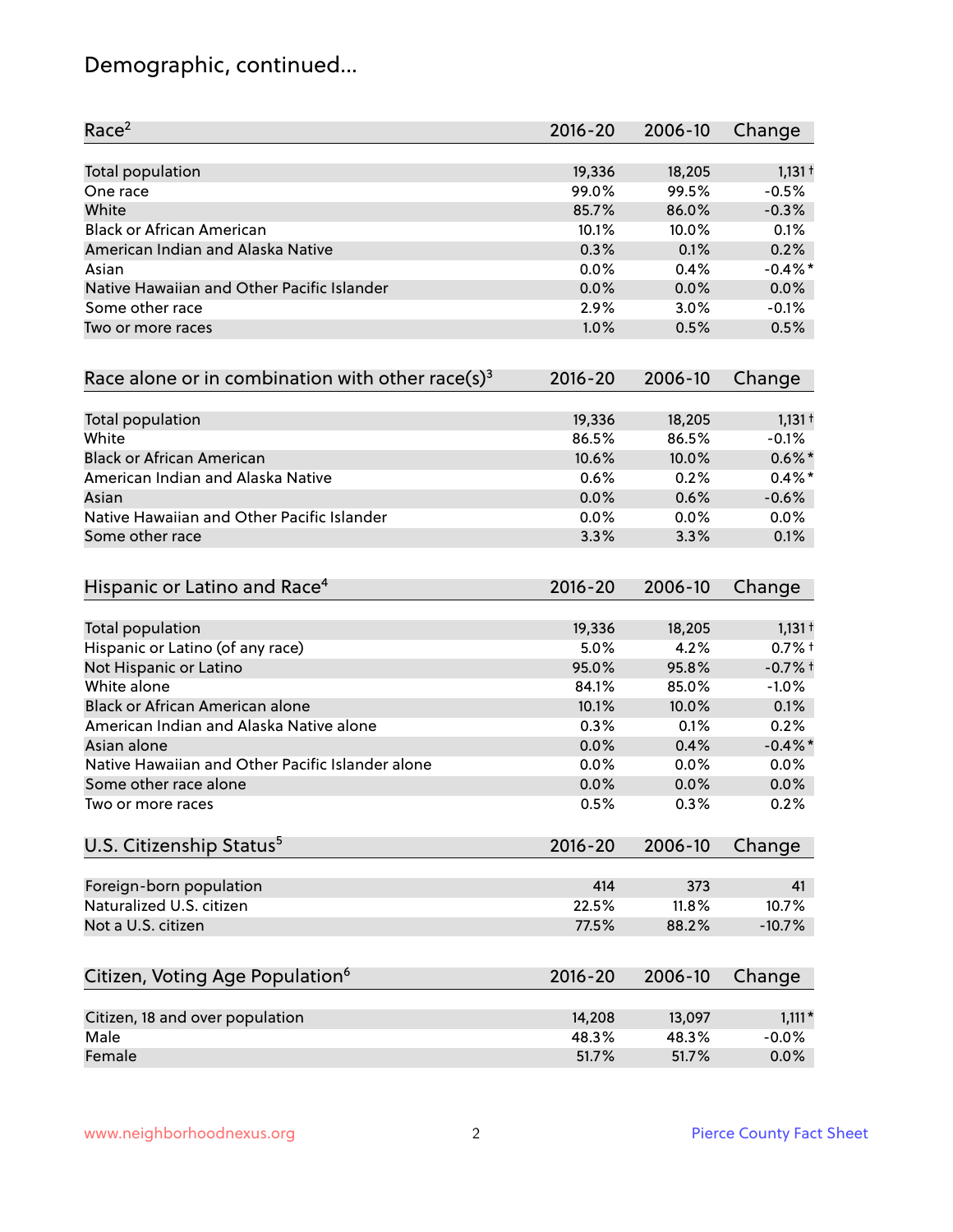#### Economic

| Income <sup>7</sup>                                 | 2016-20 | 2006-10 | Change     |
|-----------------------------------------------------|---------|---------|------------|
|                                                     |         |         |            |
| All households                                      | 7,178   | 6,771   | 407        |
| Less than \$10,000                                  | 7.3%    | 11.1%   | $-3.8%$    |
| \$10,000 to \$14,999                                | 4.0%    | 7.5%    | $-3.5%$ *  |
| \$15,000 to \$24,999                                | 16.1%   | 12.2%   | 3.9%       |
| \$25,000 to \$34,999                                | 11.0%   | 16.2%   | $-5.2\%$ * |
| \$35,000 to \$49,999                                | 13.7%   | 15.9%   | $-2.2%$    |
| \$50,000 to \$74,999                                | 21.2%   | 18.7%   | 2.4%       |
| \$75,000 to \$99,999                                | 10.7%   | 7.7%    | $3.0\%$ *  |
| \$100,000 to \$149,999                              | 10.3%   | 9.1%    | 1.2%       |
| \$150,000 to \$199,999                              | 3.6%    | 0.5%    | $3.0\%$ *  |
| \$200,000 or more                                   | 2.2%    | 1.1%    | 1.1%       |
| Median household income (dollars)                   | 48,969  | 37,062  | 11,907*    |
| Mean household income (dollars)                     | 65,670  | 48,366  | 17,304*    |
| With earnings                                       | 72.3%   | 71.9%   | 0.4%       |
| Mean earnings (dollars)                             | 69,892  | 51,107  | 18,785*    |
| <b>With Social Security</b>                         | 37.9%   | 37.6%   | 0.3%       |
| Mean Social Security income (dollars)               | 18,859  | 14,771  | 4,088*     |
| With retirement income                              | 17.4%   | 13.5%   | $3.9\%$ *  |
| Mean retirement income (dollars)                    | 27,140  | 16,478  | 10,662*    |
| With Supplemental Security Income                   | 10.0%   | $7.1\%$ | $2.9\%*$   |
| Mean Supplemental Security Income (dollars)         | 9,161   | 6,601   | 2,560*     |
| With cash public assistance income                  | 1.9%    | 2.6%    | $-0.7%$    |
| Mean cash public assistance income (dollars)        | 1,490   | 3,409   | $-1,919*$  |
| With Food Stamp/SNAP benefits in the past 12 months | 18.7%   | 14.4%   | 4.3%       |
|                                                     |         |         |            |
| Families                                            | 4,927   | 4,929   | $-2$       |
| Less than \$10,000                                  | 5.6%    | 8.1%    | $-2.5%$    |
| \$10,000 to \$14,999                                | 0.6%    | 3.5%    | $-2.9%$ *  |
| \$15,000 to \$24,999                                | 14.3%   | 8.5%    | $5.8\%$ *  |
| \$25,000 to \$34,999                                | 10.7%   | 13.9%   | $-3.3%$    |
| \$35,000 to \$49,999                                | 13.7%   | 18.8%   | $-5.1%$    |
| \$50,000 to \$74,999                                | 19.0%   | 23.0%   | $-4.0%$    |
| \$75,000 to \$99,999                                | 14.2%   | 10.2%   | 4.0%*      |
| \$100,000 to \$149,999                              | 13.4%   | 11.7%   | 1.7%       |
| \$150,000 to \$199,999                              | 5.2%    | 0.8%    | 4.5%*      |
| \$200,000 or more                                   | 3.2%    | 1.5%    | $1.6\%$ *  |
| Median family income (dollars)                      | 55,466  | 47,157  | 8,309*     |
| Mean family income (dollars)                        | 78,439  | 57,420  | 21,019*    |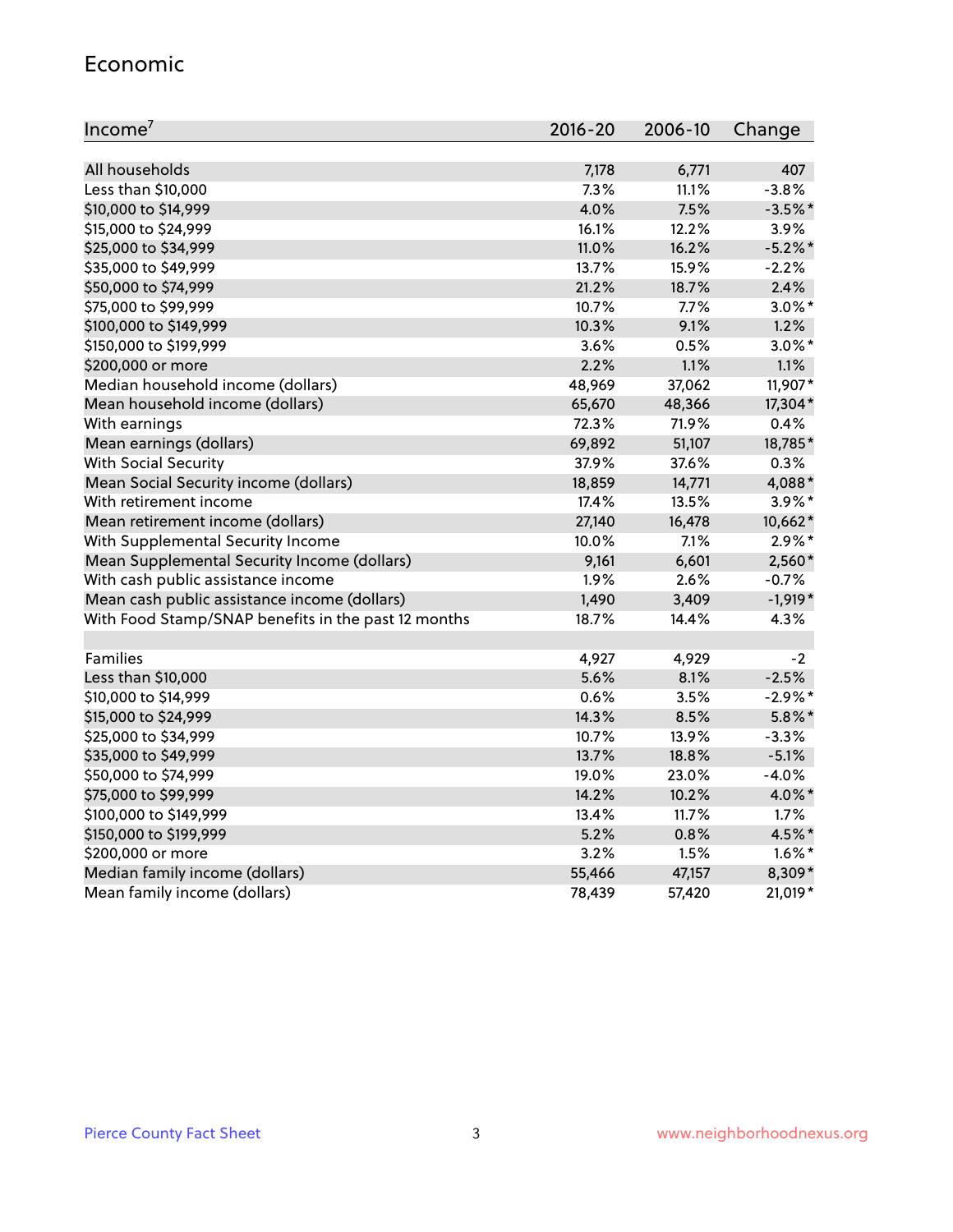### Economic, continued...

| Income, continued <sup>8</sup>                                        | $2016 - 20$ | 2006-10 | Change   |
|-----------------------------------------------------------------------|-------------|---------|----------|
|                                                                       |             |         |          |
| Nonfamily households                                                  | 2,251       | 1,842   | 409*     |
| Median nonfamily income (dollars)                                     | 25,447      | 18,686  | $6,761*$ |
| Mean nonfamily income (dollars)                                       | 33,502      | 23,179  | 10,323*  |
| Median earnings for workers (dollars)                                 | 26,712      | 24,921  | 1,791    |
| Median earnings for male full-time, year-round workers<br>(dollars)   | 39,439      | 38,770  | 669      |
| Median earnings for female full-time, year-round workers<br>(dollars) | 29,673      | 26,510  | $3,163*$ |
| Per capita income (dollars)                                           | 23,832      | 18,283  | $5,549*$ |
| Families and People Below Poverty Level <sup>9</sup>                  | $2016 - 20$ | 2006-10 | Change   |
|                                                                       |             |         |          |
| <b>All families</b>                                                   | 13.8%       | 13.6%   | 0.2%     |
| With related children under 18 years                                  | 25.6%       | 18.0%   | 7.6%     |
| With related children under 5 years only                              | 37.8%       | 22.5%   | 15.3%    |
| Married couple families                                               | 5.6%        | 5.6%    | 0.0%     |
| With related children under 18 years                                  | 10.4%       | 5.8%    | 4.6%     |
| With related children under 5 years only                              | 21.4%       | 0.0%    | 21.4%    |
| Families with female householder, no husband present                  | 38.0%       | 38.1%   | $-0.1%$  |
| With related children under 18 years                                  | 53.7%       | 45.2%   | 8.5%     |
| With related children under 5 years only                              | 57.0%       | 81.5%   | $-24.5%$ |
| All people                                                            | 18.5%       | 15.4%   | 3.0%     |
| Under 18 years                                                        | 30.8%       | 20.3%   | 10.5%*   |
| Related children under 18 years                                       | 30.2%       | 19.8%   | 10.4%*   |
| Related children under 5 years                                        | 40.5%       | 15.1%   | 25.4%*   |
| Related children 5 to 17 years                                        | 26.3%       | 21.3%   | 5.0%     |
| 18 years and over                                                     | 14.3%       | 13.7%   | 0.6%     |
| 18 to 64 years                                                        | 15.2%       | 13.4%   | 1.8%     |
| 65 years and over                                                     | 11.5%       | 14.9%   | $-3.4%$  |
| People in families                                                    | 16.3%       | 13.1%   | 3.1%     |
| Unrelated individuals 15 years and over                               | 29.4%       | 31.2%   | $-1.8%$  |
|                                                                       |             |         |          |
| Non-Hispanic white people                                             | 13.2%       | 12.5%   | 0.7%     |
| Black or African-American people                                      | 45.8%       | 28.7%   | 17.1%    |
| Asian people                                                          | (X)         | 12.1%   | $(X)$ +  |
| Hispanic or Latino people                                             | 48.8%       | 41.5%   | 7.3%     |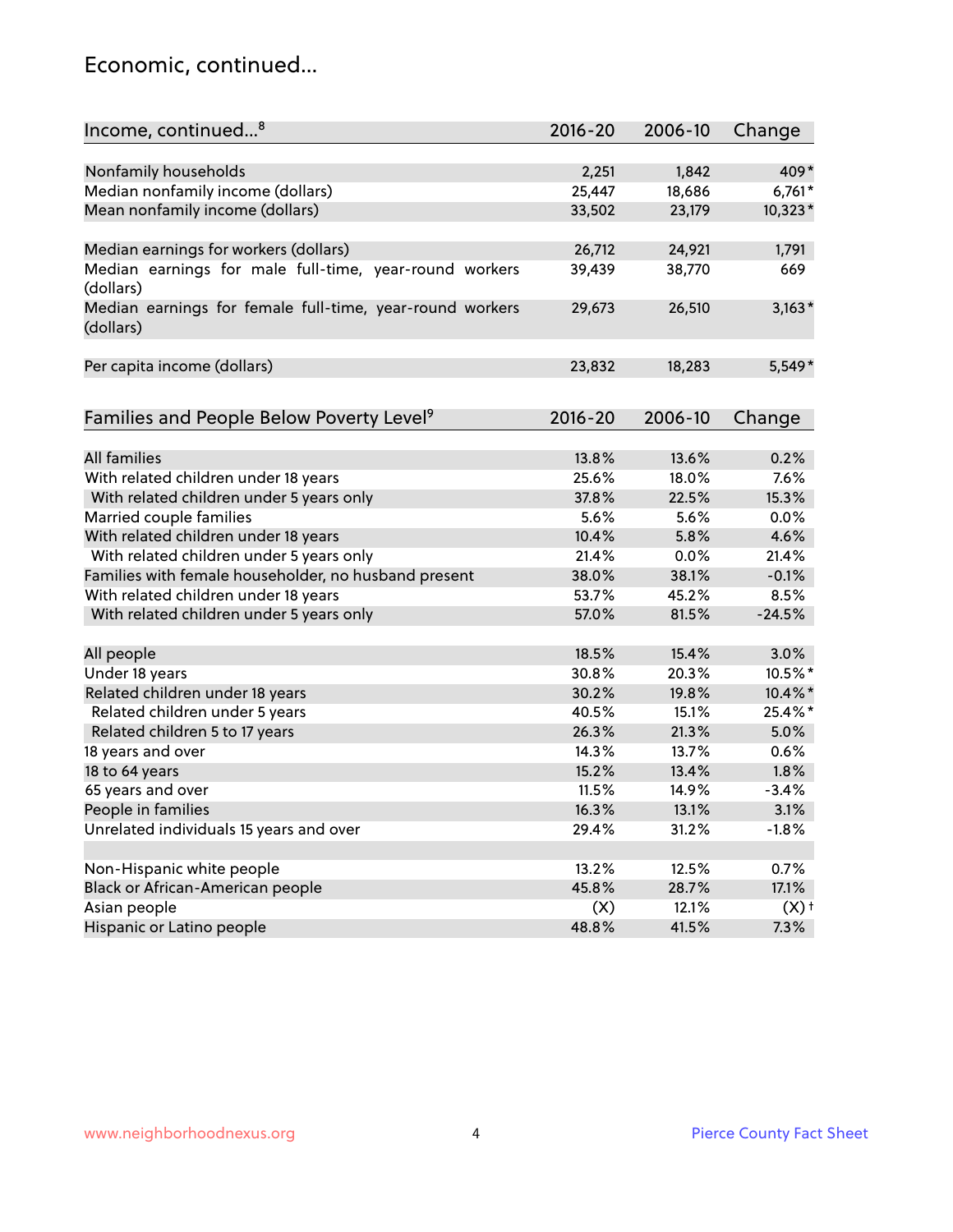# Employment

| Employment Status <sup>10</sup>                                                               | 2010        | 2020    | Change     |
|-----------------------------------------------------------------------------------------------|-------------|---------|------------|
| In Labor Force                                                                                | 8,500       | 8,245   | 8,245      |
| <b>Unemployment Rate</b>                                                                      | 4.5%        | 10.4%   | $-5.9%$    |
|                                                                                               | $2016 - 20$ | 2006-10 |            |
| Industry <sup>11</sup>                                                                        |             |         | Change     |
| Civilian employed population 16 years and over                                                | 7,958       | 7,709   | 249        |
| Agriculture, forestry, fishing and hunting, and mining                                        | 4.4%        | 6.2%    | $-1.8%$    |
| Construction                                                                                  | 7.7%        | 7.8%    | $-0.1%$    |
| Manufacturing                                                                                 | 21.3%       | 11.8%   | $9.5%$ *   |
| Wholesale trade                                                                               | 3.2%        | 3.1%    | 0.0%       |
| Retail trade                                                                                  | 8.3%        | 14.3%   | $-6.1\%$ * |
| Transportation and warehousing, and utilities                                                 | 8.1%        | 10.1%   | $-2.0%$    |
| Information                                                                                   | 0.6%        | 2.0%    | $-1.4%$    |
| Finance and insurance, and real estate and rental and leasing                                 | 2.6%        | 2.2%    | 0.5%       |
| Professional, scientific, and management, and administrative<br>and waste management services | 4.4%        | 5.5%    | $-1.1%$    |
| Educational services, and health care and social assistance                                   | 20.9%       | 19.7%   | 1.2%       |
| Arts, entertainment, and recreation, and accommodation and<br>food services                   | 9.2%        | 6.2%    | 3.0%       |
| Other services, except public administration                                                  | 5.1%        | 4.1%    | 1.0%       |
| Public administration                                                                         | 4.1%        | 6.9%    | $-2.8%$    |
| Occupation <sup>12</sup>                                                                      | $2016 - 20$ | 2006-10 | Change     |
|                                                                                               |             |         |            |
| Civilian employed population 16 years and over                                                | 7,958       | 7,709   | 249        |
| Management, business, science, and arts occupations                                           | 25.7%       | 24.0%   | 1.7%       |
| Service occupations                                                                           | 14.8%       | 19.3%   | $-4.4%$    |
| Sales and office occupations                                                                  | 17.3%       | 22.8%   | $-5.5%$ *  |
| Natural<br>construction,<br>and<br>maintenance<br>resources,<br>occupations                   | 14.8%       | 14.7%   | 0.1%       |
| Production, transportation, and material moving occupations                                   | 27.5%       | 19.3%   | $8.1\%$ *  |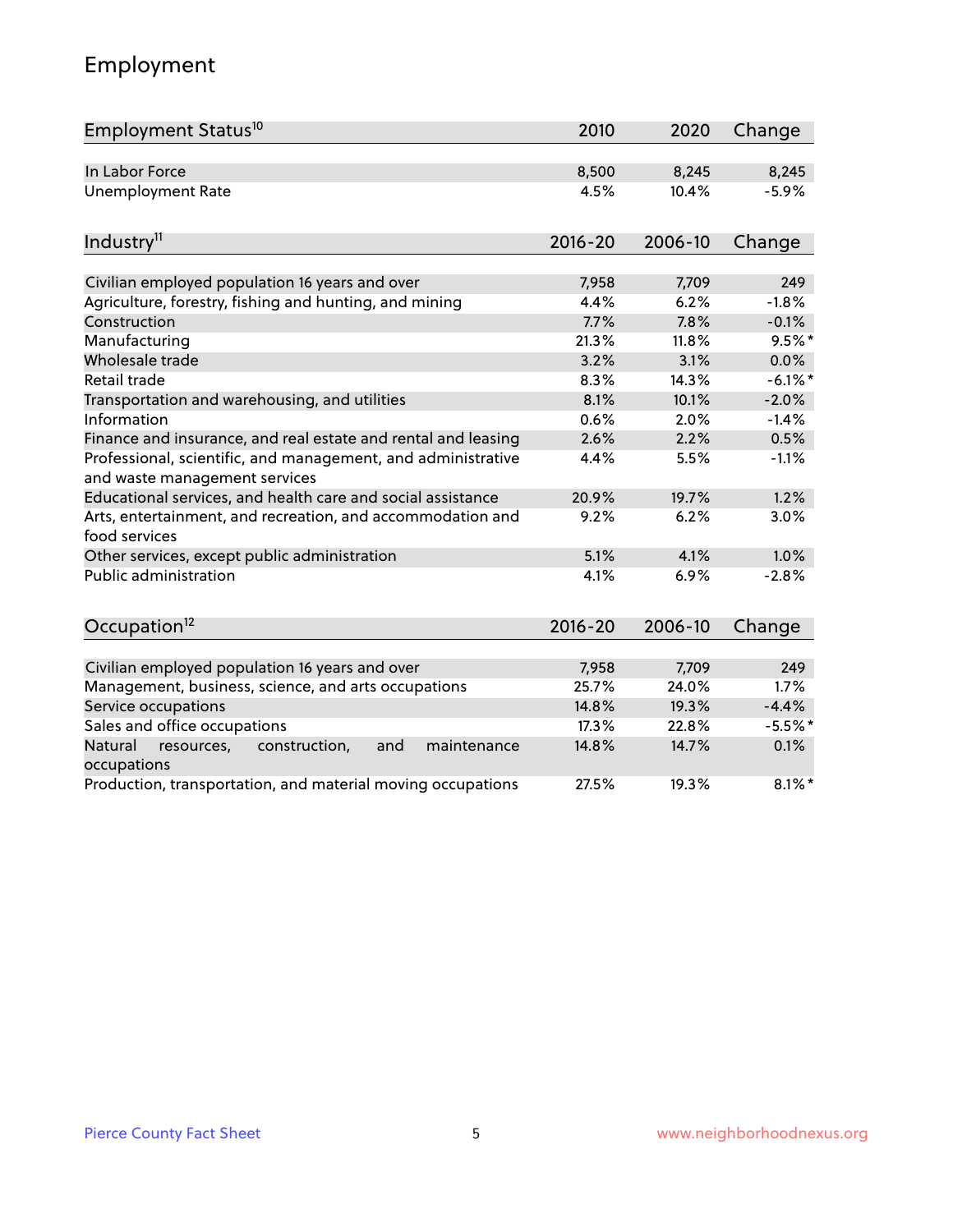# Employment, continued...

| Class of Worker <sup>13</sup>                                              | $2016 - 20$ | 2006-10 | Change    |
|----------------------------------------------------------------------------|-------------|---------|-----------|
| Civilian employed population 16 years and over                             | 7,958       | 7,709   | 249       |
| Private wage and salary workers                                            | 80.5%       | 74.3%   | $6.2\%$ * |
| Government workers                                                         | 12.9%       | 16.9%   | $-3.9%$   |
| Self-employed in own not incorporated business workers                     | 6.6%        | 8.3%    | $-1.8%$   |
| Unpaid family workers                                                      | 0.0%        | 0.5%    | $-0.5%$   |
| Job Flows <sup>14</sup>                                                    | 2019        | 2010    | Change    |
|                                                                            |             |         |           |
| Total Jobs in county                                                       | 4,453       | 3,912   | 541       |
| Held by residents of county                                                | 48.6%       | 53.3%   | $-4.7%$   |
| Held by non-residents of county                                            | 51.4%       | 46.7%   | 4.7%      |
|                                                                            |             |         |           |
| Jobs by Industry Sector <sup>15</sup>                                      | 2019        | 2010    | Change    |
| Total Jobs in county                                                       | 4,453       | 3,912   | 541       |
| Goods Producing sectors                                                    | 23.4%       | 20.9%   | 2.5%      |
|                                                                            | 32.1%       | 29.1%   | 2.9%      |
| Trade, Transportation, and Utilities sectors<br>All Other Services sectors |             |         |           |
|                                                                            | 44.5%       | 49.9%   | $-5.4%$   |
| Total Jobs in county held by county residents                              | 2,163       | 2,084   | 79        |
| <b>Goods Producing sectors</b>                                             | 23.9%       | 21.6%   | 2.3%      |
| Trade, Transportation, and Utilities sectors                               | 24.9%       | 19.4%   | 5.4%      |
| All Other Services sectors                                                 | 51.2%       | 58.9%   | $-7.7%$   |
|                                                                            |             |         |           |
| Jobs by Earnings <sup>16</sup>                                             | 2019        | 2010    | Change    |
| Total Jobs in county                                                       | 4,453       | 3,912   | 541       |
| Jobs with earnings \$1250/month or less                                    | 24.0%       | 32.3%   | $-8.2%$   |
| Jobs with earnings \$1251/month to \$3333/month                            | 42.6%       | 44.6%   | $-2.0%$   |
|                                                                            | 33.3%       |         |           |
| Jobs with earnings greater than \$3333/month                               |             | 23.1%   | 10.2%     |
| Total Jobs in county held by county residents                              | 2,163       | 2,084   | 79        |
| Jobs with earnings \$1250/month or less                                    | 26.2%       | 36.2%   | $-10.0%$  |
| Jobs with earnings \$1251/month to \$3333/month                            | 44.3%       | 39.3%   | $5.0\%$   |
| Jobs with earnings greater than \$3333/month                               | 29.5%       | 24.5%   | 5.0%      |
|                                                                            |             |         |           |
| Jobs by Age of Worker <sup>17</sup>                                        | 2019        | 2010    | Change    |
|                                                                            |             |         |           |
| Total Jobs in county                                                       | 4,453       | 3,912   | 541       |
| Jobs with workers age 29 or younger                                        | 24.8%       | 22.4%   | 2.4%      |
| Jobs with workers age 30 to 54                                             | 53.6%       | 60.1%   | $-6.6%$   |
| Jobs with workers age 55 or older                                          | 21.6%       | 17.4%   | 4.2%      |
| Total Jobs in county held by county residents                              | 2,163       | 2,084   | 79        |
| Jobs with workers age 29 or younger                                        | 24.7%       | 20.1%   | 4.6%      |
| Jobs with workers age 30 to 54                                             | 53.1%       | 60.8%   | $-7.7%$   |
| Jobs with workers age 55 or older                                          | 22.2%       | 19.1%   | 3.0%      |
|                                                                            |             |         |           |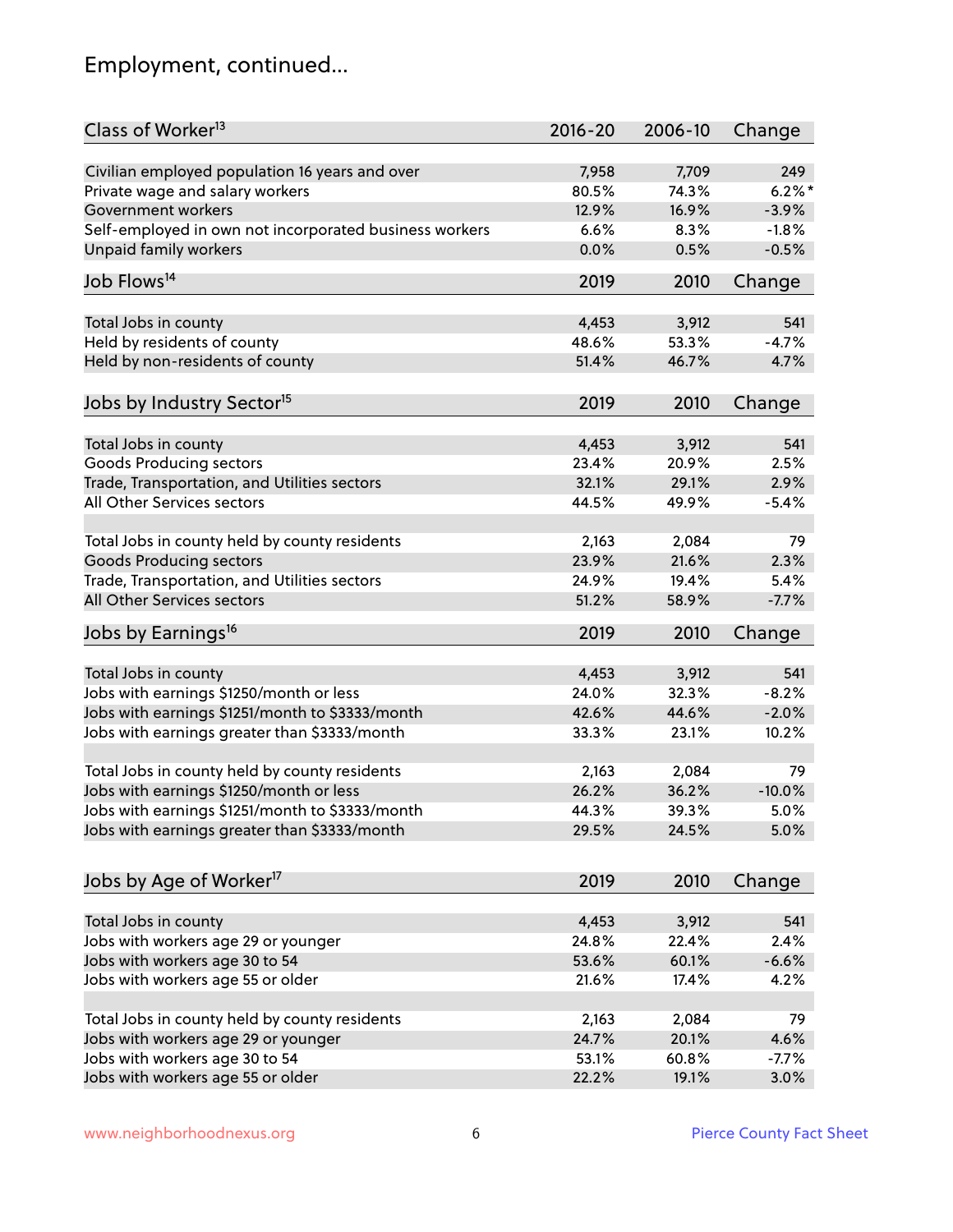#### Education

| Early Learning <sup>18</sup>                        |               |         | 2022       |
|-----------------------------------------------------|---------------|---------|------------|
| Licensed Capacity of Early Learning Centers         |               |         | 379        |
| Licenced capacity per 1,000 children ages 0-4       |               |         | 296.6      |
| School Enrollment <sup>19</sup>                     | 2022          | 2010    | Change     |
|                                                     |               |         |            |
| <b>Enrolled in Public School</b>                    | 3,566         | 3,558   | 8          |
| White                                               | 76.9%         | 83.4%   | $-6.5%$    |
| <b>Black or African-American</b>                    | 8.0%          | 9.4%    | $-1.4%$    |
| Asian                                               | 0.8%          | 0.0%    | 0.8%       |
| Native American                                     | 0.2%          | 0.0%    | 0.2%       |
| Pacific Islander                                    | 0.1%          | 0.0%    | 0.0%       |
| <b>Biracial or Multi-Racial</b>                     | 4.7%          | 1.3%    | 3.3%       |
| Hispanic or Latino                                  | 9.5%          | 5.3%    | 4.1%       |
| Georgia Milestones: 3rd Grade Reading <sup>20</sup> |               |         | 2019       |
|                                                     |               |         |            |
| Number of Students Tested                           |               |         | 259        |
| Proficient or Distinguished                         |               |         | 52.1%      |
| Georgia Milestones: 8th Grade Math <sup>21</sup>    |               |         | 2019       |
| Number of Students Tested                           |               |         | 275        |
| Proficient or Distinguished                         |               |         | 57.5%      |
|                                                     |               |         |            |
| Graduation Rates <sup>22</sup>                      | 2021          | 2012    | Change     |
| Cohort                                              | 216           | 246     | $-30$      |
| <b>High School Graduation Rate</b>                  | 93.5%         | 85.4%   | 8.2%       |
|                                                     |               |         |            |
| Educational Attainment <sup>23</sup>                | $2016 - 20$   | 2006-10 | Change     |
|                                                     | 13,021        | 11,968  | $1,053*$   |
| Population 25 years and over<br>Less than 9th grade | 5.4%          | 10.6%   | $-5.2\%$ * |
| 9th to 12th grade, no diploma                       | 10.6%         | 12.0%   | $-1.4%$    |
| High school graduate (includes equivalency)         | 43.2%         | 40.5%   | 2.7%       |
|                                                     | 16.6%         | 22.4%   | $-5.8\%$ * |
| Some college, no degree                             |               |         |            |
| Associate's degree                                  | 10.9%<br>7.2% | 5.7%    | $5.2\%$ *  |
| Bachelor's degree                                   |               | 4.9%    | $2.3\%$ *  |
| Graduate or professional degree                     | 6.2%          | 3.9%    | $2.3\%$ *  |
| Percent high school graduate or higher              | 84.0%         | 77.4%   | 6.6%       |
| Percent bachelor's degree or higher                 | 13.4%         | 8.8%    | 4.6%*      |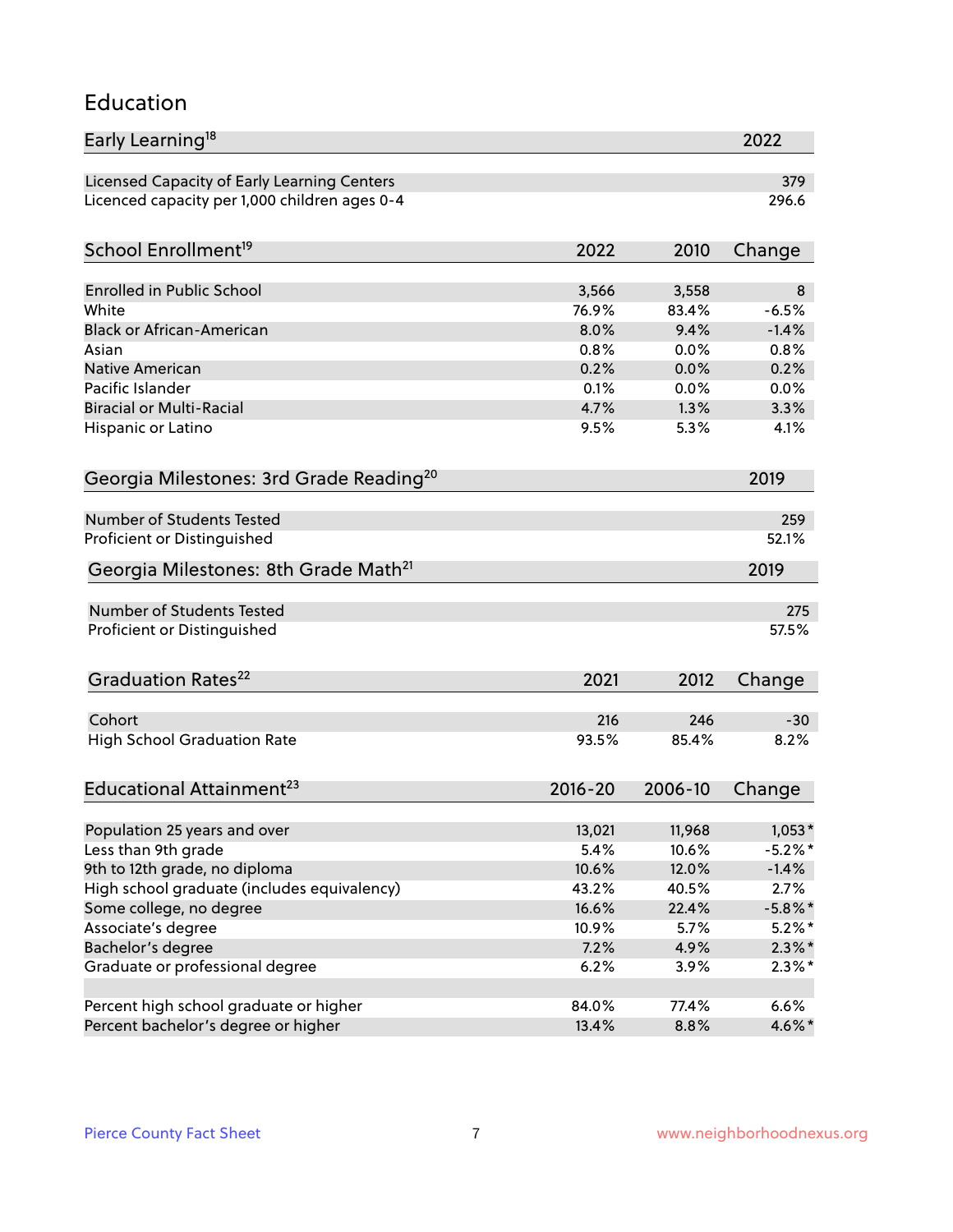### Housing

| Households by Type <sup>24</sup>                     | 2016-20        | 2006-10        | Change             |
|------------------------------------------------------|----------------|----------------|--------------------|
|                                                      |                |                |                    |
| Total households                                     | 7,178          | 6,771          | 407                |
| Family households (families)                         | 68.6%          | 72.8%          | $-4.2%$            |
| With own children under 18 years                     | 26.0%          | 32.4%          | $-6.4\%$ *         |
| Married-couple family                                | 47.2%          | 56.0%          | $-8.8\%$ *         |
| With own children of the householder under 18 years  | 16.3%          | 24.1%          | $-7.8%$            |
| Male householder, no wife present, family            | 5.5%           | 4.1%           | 1.5%               |
| With own children of the householder under 18 years  | 2.2%           | 2.8%           | $-0.5%$            |
| Female householder, no husband present, family       | 15.9%          | 12.7%          | 3.2%               |
| With own children of the householder under 18 years  | 7.4%           | 5.6%           | 1.9%               |
| Nonfamily households                                 | 31.4%          | 27.2%          | 4.2%               |
| Householder living alone                             | 28.4%          | 23.4%          | $5.0\%$ *          |
| 65 years and over                                    | 11.0%          | 9.0%           | 1.9%               |
| Households with one or more people under 18 years    | 31.9%          | 38.3%          | $-6.4\%$ *         |
| Households with one or more people 65 years and over | 33.0%          | 26.9%          | $6.2\%$            |
|                                                      |                |                |                    |
| Average household size                               | 2.67           | 2.66           | 0.01               |
| Average family size                                  | 3.24           | 3.17           | 0.07               |
| Housing Occupancy <sup>25</sup>                      | $2016 - 20$    | 2006-10        | Change             |
|                                                      |                |                | 451*               |
| Total housing units                                  | 8,238<br>87.1% | 7,787<br>87.0% | 0.2%               |
| Occupied housing units<br>Vacant housing units       |                | 13.0%          | $-0.2%$            |
|                                                      | 12.9%          |                |                    |
| Homeowner vacancy rate                               | 0.6            | 2.2            | $-1.6$             |
| Rental vacancy rate                                  | 2.5            | 5.0            | $-2.5$             |
| Units in Structure <sup>26</sup>                     | 2016-20        | 2006-10        | Change             |
| Total housing units                                  | 8,238          | 7,787          | 451*               |
| 1-unit, detached                                     | 63.1%          | 60.8%          | 2.3%               |
| 1-unit, attached                                     | 0.7%           | 0.3%           | 0.4%               |
| 2 units                                              | 0.6%           | 0.8%           | $-0.2%$            |
| 3 or 4 units                                         | 1.5%           | 1.8%           | $-0.3%$            |
| 5 to 9 units                                         | 1.9%           | 2.5%           | $-0.6%$            |
|                                                      |                |                |                    |
| 10 to 19 units                                       | 0.0%           | 0.0%           | 0.0%               |
| 20 or more units<br>Mobile home                      | 0.2%<br>31.2%  | 0.2%<br>33.6%  | $-0.0%$<br>$-2.5%$ |
| Boat, RV, van, etc.                                  | 0.8%           | $0.0\%$        | 0.8%               |
|                                                      |                |                |                    |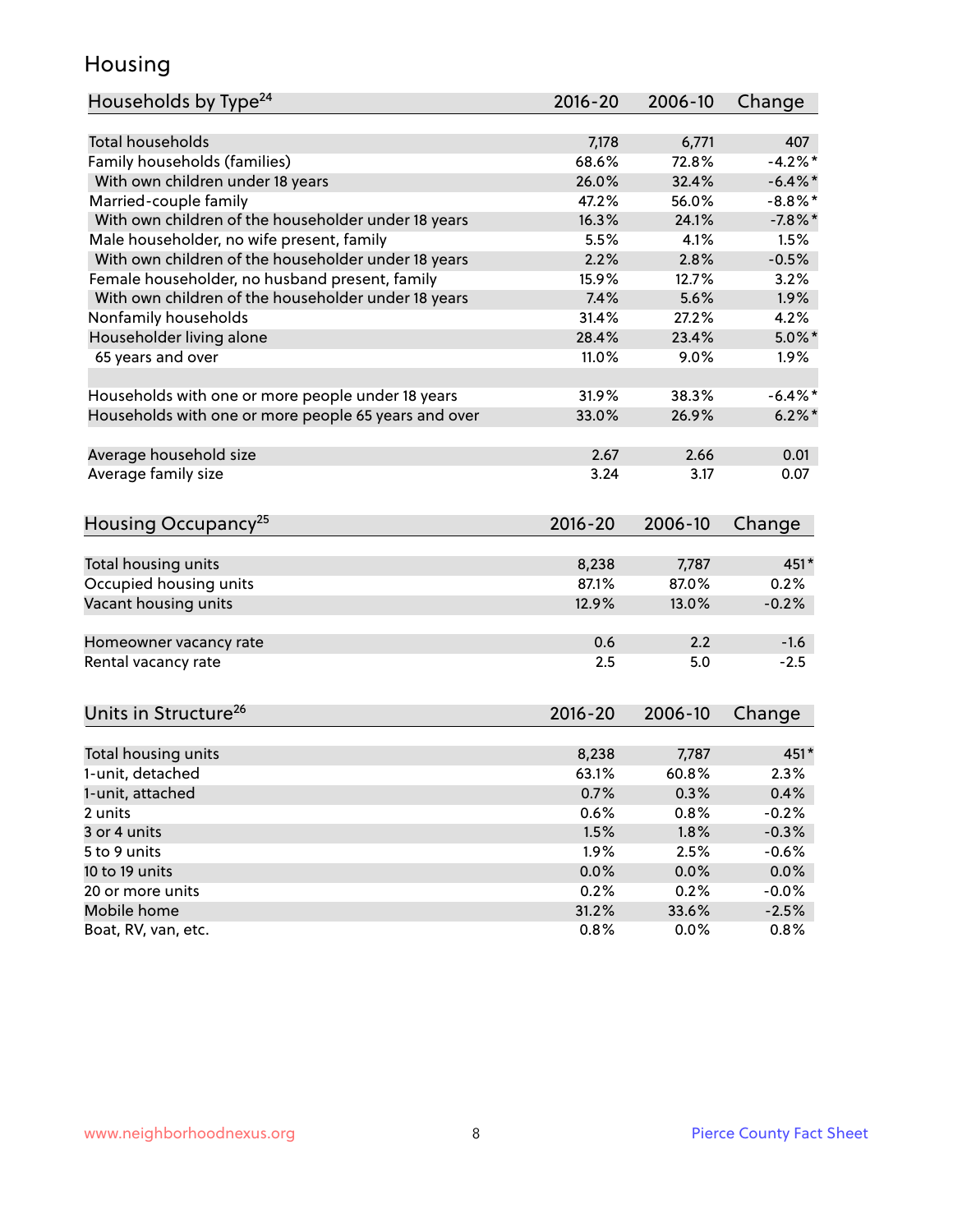# Housing, Continued...

| Year Structure Built <sup>27</sup>             | 2016-20     | 2006-10 | Change      |
|------------------------------------------------|-------------|---------|-------------|
| Total housing units                            | 8,238       | 7,787   | 451*        |
| Built 2014 or later                            | 1.4%        | (X)     | (X)         |
| Built 2010 to 2013                             | 3.3%        | (X)     | (X)         |
| Built 2000 to 2009                             | 16.6%       | 11.2%   | $5.5%$ *    |
| Built 1990 to 1999                             | 24.0%       | 26.6%   | $-2.6%$     |
| Built 1980 to 1989                             | 20.4%       | 19.9%   | 0.5%        |
| Built 1970 to 1979                             | 9.3%        | 17.5%   | $-8.2\%$ *  |
| Built 1960 to 1969                             | 10.9%       | 7.4%    | $3.5%$ *    |
| Built 1950 to 1959                             | 6.7%        | 7.2%    | $-0.4%$     |
| Built 1940 to 1949                             | 3.1%        | 3.2%    | $-0.1%$     |
| Built 1939 or earlier                          | 4.3%        | 7.0%    | $-2.8%$     |
| Housing Tenure <sup>28</sup>                   | $2016 - 20$ | 2006-10 | Change      |
| Occupied housing units                         | 7,178       | 6,771   | 407         |
| Owner-occupied                                 | 76.0%       | 76.6%   | $-0.6%$     |
| Renter-occupied                                | 24.0%       | 23.4%   | 0.6%        |
| Average household size of owner-occupied unit  | 2.64        | 2.75    | $-0.10$     |
| Average household size of renter-occupied unit | 2.75        | 2.37    | $0.37*$     |
| Residence 1 Year Ago <sup>29</sup>             | $2016 - 20$ | 2006-10 | Change      |
| Population 1 year and over                     | 19,068      | 18,067  | $1,001*$    |
| Same house                                     | 95.0%       | 82.3%   | 12.7%*      |
| Different house in the U.S.                    | 4.9%        | 17.4%   | $-12.5%$ *  |
| Same county                                    | 2.7%        | 7.3%    | $-4.6\%$ *  |
| Different county                               | 2.2%        | 10.1%   | $-7.9%$ *   |
| Same state                                     | 1.9%        | 7.7%    | $-5.8\%$ *  |
| Different state                                | 0.3%        | 2.4%    | $-2.1%$     |
| Abroad                                         | 0.1%        | 0.3%    | $-0.3%$     |
| Value of Housing Unit <sup>30</sup>            | $2016 - 20$ | 2006-10 | Change      |
| Owner-occupied units                           | 5,453       | 5,186   | 267         |
| Less than \$50,000                             | 25.4%       | 28.5%   | $-3.2%$     |
| \$50,000 to \$99,999                           | 23.9%       | 31.3%   | $-7.4\%$ *  |
| \$100,000 to \$149,999                         | 17.9%       | 15.6%   | 2.2%        |
| \$150,000 to \$199,999                         | 14.2%       | 10.3%   | $3.9\%$ *   |
| \$200,000 to \$299,999                         | 14.2%       | 8.8%    | $5.4\%$ *   |
| \$300,000 to \$499,999                         | 3.3%        | 4.3%    | $-1.1%$     |
| \$500,000 to \$999,999                         | 1.2%        | 0.8%    | 0.4%        |
| \$1,000,000 or more                            | 0.0%        | 0.3%    | $-0.3%$     |
| Median (dollars)                               | 101,700     | 75,400  | 26,300*     |
| Mortgage Status <sup>31</sup>                  | $2016 - 20$ | 2006-10 | Change      |
| Owner-occupied units                           | 5,453       | 5,186   | 267         |
| Housing units with a mortgage                  | 40.5%       | 53.3%   | $-12.8\%$ * |
| Housing units without a mortgage               | 59.5%       | 46.7%   | 12.8%*      |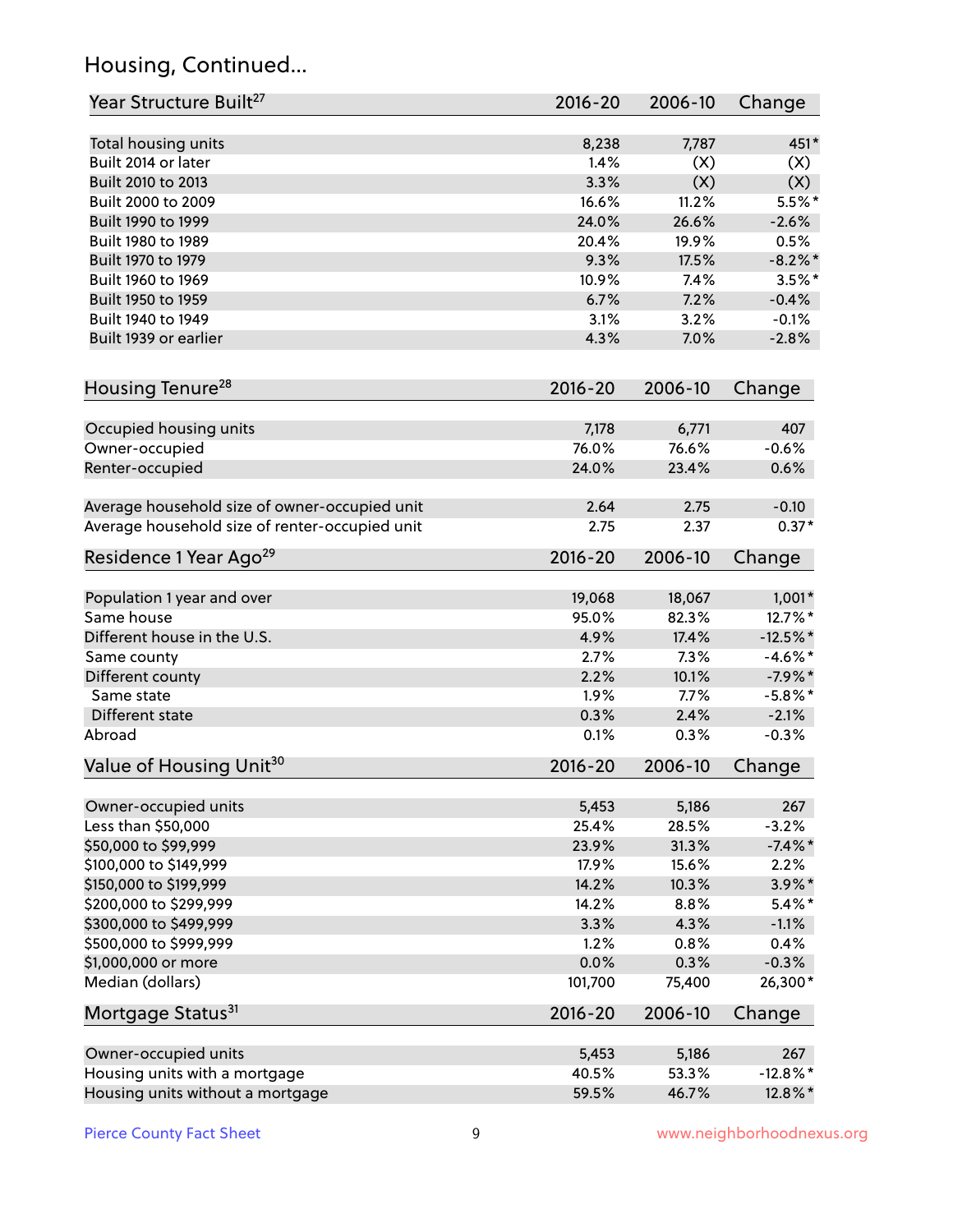# Housing, Continued...

| Selected Monthly Owner Costs <sup>32</sup>                                            | 2016-20     | 2006-10 | Change    |
|---------------------------------------------------------------------------------------|-------------|---------|-----------|
| Housing units with a mortgage                                                         | 2,210       | 2,766   | $-556*$   |
| Less than \$300                                                                       | 0.0%        | 0.0%    | 0.0%      |
| \$300 to \$499                                                                        | 1.7%        | 6.9%    | $-5.2%$   |
| \$500 to \$999                                                                        | 37.4%       | 45.9%   | $-8.5%$   |
| \$1,000 to \$1,499                                                                    | 38.7%       | 38.6%   | 0.1%      |
| \$1,500 to \$1,999                                                                    | 12.1%       | 5.5%    | $6.7%$ *  |
| \$2,000 to \$2,999                                                                    | 8.7%        | 3.1%    | $5.6\%$ * |
| \$3,000 or more                                                                       | 1.4%        | 0.0%    | 1.4%      |
| Median (dollars)                                                                      | 1,120       | 970     | 150*      |
| Housing units without a mortgage                                                      | 3,243       | 2,420   | 823*      |
| Less than \$150                                                                       | 3.1%        | 7.0%    | $-3.9%$   |
| \$150 to \$249                                                                        | 22.1%       | 21.5%   | 0.5%      |
| \$250 to \$349                                                                        | 33.9%       | 39.8%   | $-5.9%$   |
| \$350 to \$499                                                                        | 20.7%       | 21.7%   | $-1.1%$   |
| \$500 to \$699                                                                        | 12.3%       | 5.3%    | $6.9\%$ * |
| \$700 or more                                                                         | 8.0%        | 4.6%    | 3.5%      |
| Median (dollars)                                                                      | 310         | 305     | 5         |
| Selected Monthly Owner Costs as a Percentage of<br>Household Income <sup>33</sup>     | $2016 - 20$ | 2006-10 | Change    |
| Housing units with a mortgage (excluding units where<br>SMOCAPI cannot be computed)   | 2,210       | 2,749   | $-539*$   |
| Less than 20.0 percent                                                                | 53.7%       | 53.1%   | 0.5%      |
| 20.0 to 24.9 percent                                                                  | 14.7%       | 10.9%   | 3.8%      |
| 25.0 to 29.9 percent                                                                  | 9.5%        | 9.5%    | $-0.1%$   |
| 30.0 to 34.9 percent                                                                  | 5.0%        | 5.1%    | $-0.1%$   |
| 35.0 percent or more                                                                  | 17.1%       | 21.3%   | $-4.2%$   |
| Not computed                                                                          | $\pmb{0}$   | 17      | $-17$     |
| Housing unit without a mortgage (excluding units where<br>SMOCAPI cannot be computed) | 3,221       | 2,358   | 863*      |
| Less than 10.0 percent                                                                | 42.0%       | 39.1%   | 2.9%      |
| 10.0 to 14.9 percent                                                                  | 18.4%       | 21.9%   | $-3.4%$   |
| 15.0 to 19.9 percent                                                                  | 16.5%       | 16.3%   | 0.2%      |
| 20.0 to 24.9 percent                                                                  | 7.5%        | 3.6%    | $3.9\%$ * |
| 25.0 to 29.9 percent                                                                  | 3.8%        | 5.0%    | $-1.3\%$  |
| 30.0 to 34.9 percent                                                                  | 1.1%        | 3.9%    | $-2.8%$   |
| 35.0 percent or more                                                                  | 10.6%       | 10.1%   | 0.5%      |
| Not computed                                                                          | 22          | 62      | $-40$     |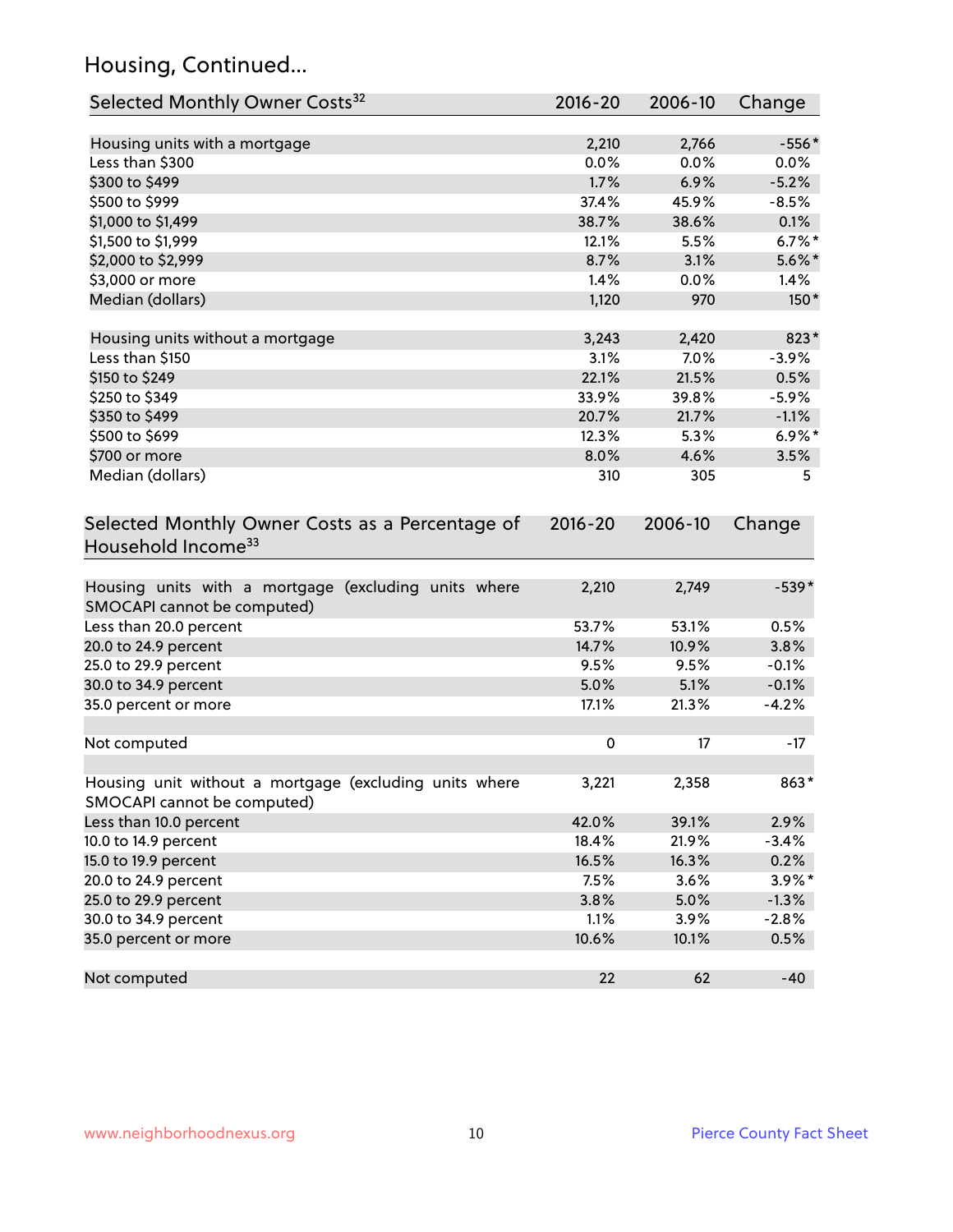# Housing, Continued...

| Gross Rent <sup>34</sup>                                                       | 2016-20     | 2006-10 | Change     |
|--------------------------------------------------------------------------------|-------------|---------|------------|
|                                                                                |             |         |            |
| Occupied units paying rent                                                     | 1,312       | 1,241   | 71         |
| Less than \$200                                                                | 0.0%        | 8.8%    | $-8.8%$    |
| \$200 to \$499                                                                 | 15.1%       | 39.8%   | $-24.7%$ * |
| \$500 to \$749                                                                 | 45.2%       | 33.8%   | 11.4%      |
| \$750 to \$999                                                                 | 25.6%       | 11.2%   | 14.4%*     |
| \$1,000 to \$1,499                                                             | 12.6%       | 6.4%    | 6.2%       |
| \$1,500 to \$1,999                                                             | 1.5%        | 0.0%    | 1.5%       |
| \$2,000 or more                                                                | $0.0\%$     | 0.0%    | $0.0\%$    |
| Median (dollars)                                                               | 704         | 507     | $197*$     |
|                                                                                |             |         |            |
| No rent paid                                                                   | 413         | 344     | 69         |
|                                                                                |             |         |            |
| Gross Rent as a Percentage of Household Income <sup>35</sup>                   | $2016 - 20$ | 2006-10 | Change     |
|                                                                                |             |         |            |
| Occupied units paying rent (excluding units where GRAPI<br>cannot be computed) | 1,312       | 1,209   | 103        |
| Less than 15.0 percent                                                         | 23.1%       | 17.4%   | 5.7%       |
| 15.0 to 19.9 percent                                                           | 11.4%       | 14.6%   | $-3.3%$    |
| 20.0 to 24.9 percent                                                           | 8.2%        | 17.9%   | -9.6%      |
| 25.0 to 29.9 percent                                                           | 8.0%        | 9.0%    | $-1.0%$    |
| 30.0 to 34.9 percent                                                           | 11.1%       | 5.9%    | 5.3%       |

| 35.0 percent or more | 38.2% | 35.2% | $3.0\%$ |
|----------------------|-------|-------|---------|
|                      |       |       |         |
| Not computed         |       | 376   |         |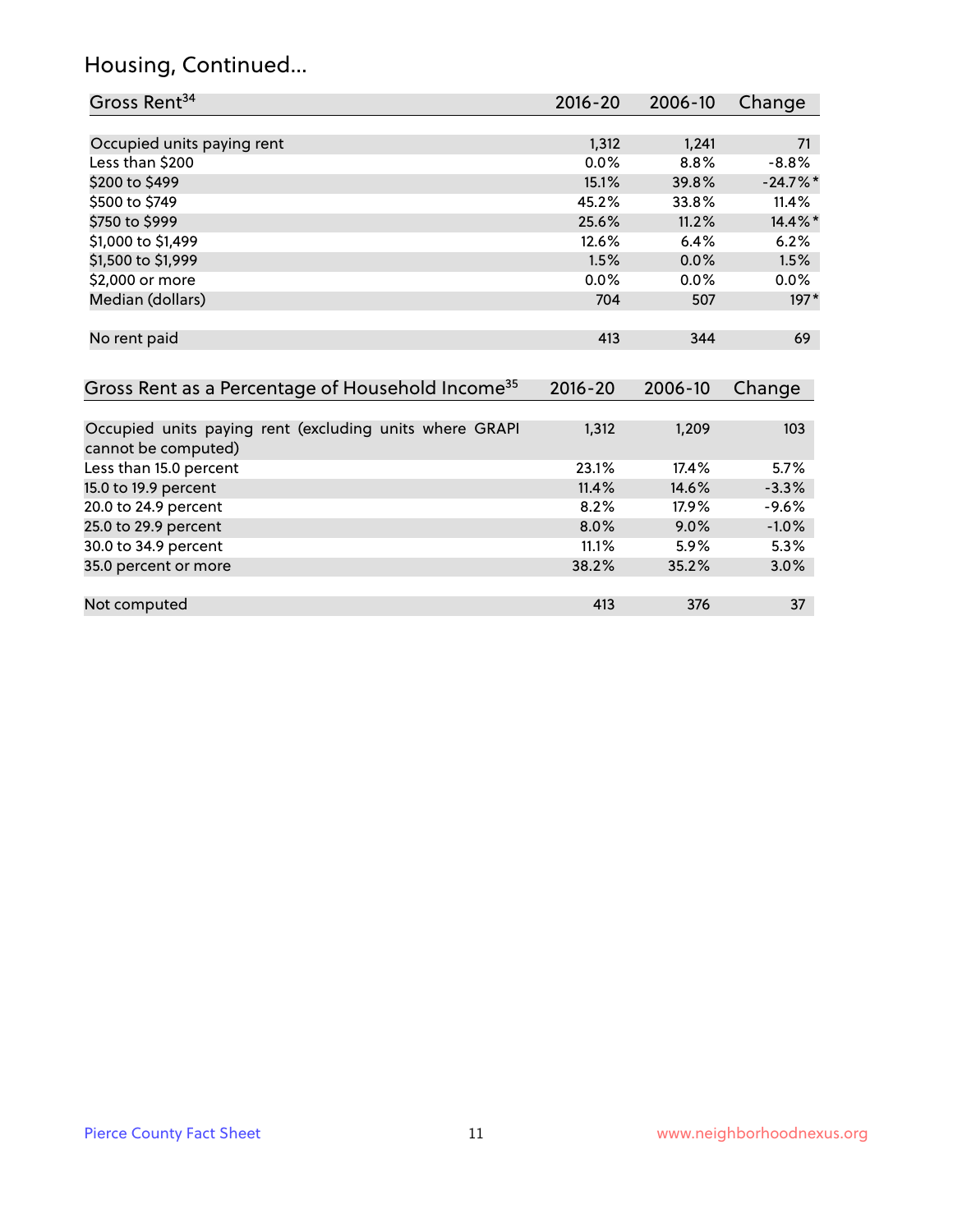# Community Involvement

| Voter Registration and Turnout <sup>36</sup> | 2020   |
|----------------------------------------------|--------|
|                                              |        |
| Active registered voters                     | 12,613 |
| Number voted in Presidential election        | 9.002  |
| Percent voted in Presidential election       | 71.4%  |

# Transportation

| Commuting to Work <sup>37</sup>           | 2016-20     | 2006-10 | Change               |
|-------------------------------------------|-------------|---------|----------------------|
|                                           |             |         |                      |
| Workers 16 years and over                 | 7,785       | 7,599   | 186                  |
| Car, truck, or van - drove alone          | 87.2%       | 84.9%   | 2.3%                 |
| Car, truck, or van - carpooled            | 8.1%        | 7.6%    | 0.5%                 |
| Public transportation (excluding taxicab) | 0.4%        | $0.0\%$ | 0.4%                 |
| Walked                                    | 1.1%        | 0.2%    | $0.9\%$ *            |
| Other means                               | 1.8%        | 2.6%    | $-0.8%$              |
| Worked at home                            | 1.4%        | 4.7%    | $-3.2\%$ *           |
|                                           |             |         |                      |
| Mean travel time to work (minutes)        | 24.9        | 22.6    | $2.2*$               |
|                                           |             |         |                      |
| Vehicles Available <sup>38</sup>          | $2016 - 20$ | 2006-10 | Change               |
|                                           |             |         |                      |
| Occupied housing units                    | 7,178       | 6,771   | 407                  |
| No vehicles available                     | 3.8%        | $8.0\%$ | $-4.1\%$ *           |
| 1 vehicle available                       | 29.0%       | 27.9%   | 1.1%                 |
| 2 vehicles available                      | 44.7%       | 38.5%   | $6.1\%$ <sup>*</sup> |
| 3 or more vehicles available              | 22.5%       | 25.6%   | $-3.1%$              |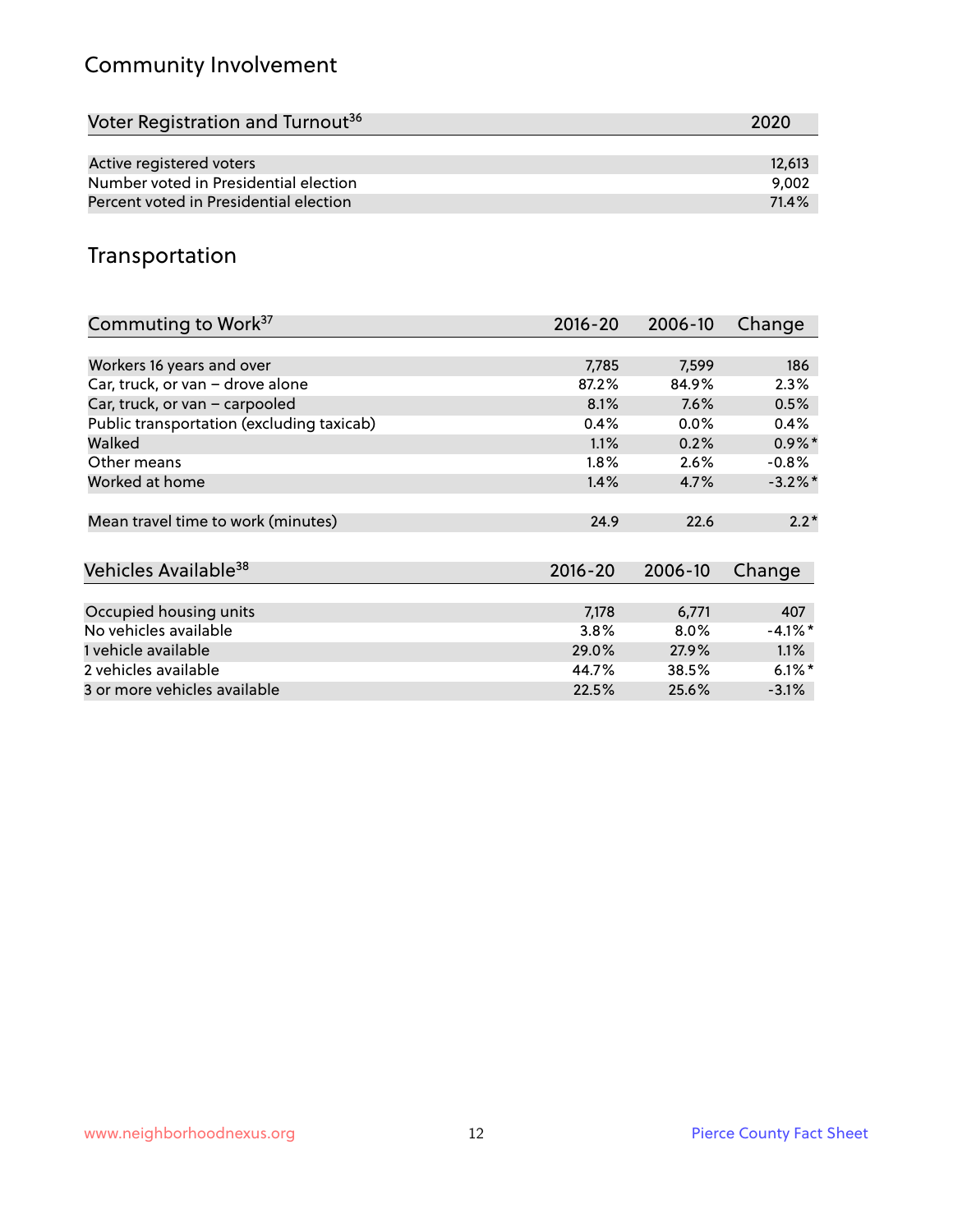#### Health

| Health Insurance coverage <sup>39</sup> | 2016-20 |
|-----------------------------------------|---------|
|-----------------------------------------|---------|

| Civilian Noninstitutionalized Population                | 19,149 |
|---------------------------------------------------------|--------|
| With health insurance coverage                          | 83.9%  |
| With private health insurance coverage                  | 52.1%  |
| With public health coverage                             | 42.7%  |
| No health insurance coverage                            | 16.1%  |
| Civilian Noninstitutionalized Population Under 19 years | 5,235  |
| No health insurance coverage                            | 6.9%   |
| Civilian Noninstitutionalized Population 19 to 64 years | 10,652 |
| In labor force:                                         | 7,517  |
| Employed:                                               | 7,118  |
| With health insurance coverage                          | 77.9%  |
| With private health insurance coverage                  | 25.3%  |
| With public coverage                                    | 7.4%   |
| No health insurance coverage                            | 22.1%  |
| Unemployed:                                             | 399    |
| With health insurance coverage                          | 39.3%  |
| With private health insurance coverage                  | 25.3%  |
| With public coverage                                    | 21.3%  |
| No health insurance coverage                            | 60.7%  |
| Not in labor force:                                     | 3,135  |
| With health insurance coverage                          | 70.8%  |
| With private health insurance coverage                  | 30.0%  |
| With public coverage                                    | 45.4%  |
| No health insurance coverage                            | 29.2%  |

| <b>Health Factors</b> | <b>Most Recent</b> |
|-----------------------|--------------------|
|                       |                    |

| Premature Death (YPLL before age 75 per 100,000 population, age-adjusted) <sup>40</sup> | 11,391.9 |
|-----------------------------------------------------------------------------------------|----------|
| Average number of Physically Unhealthy Days <sup>41</sup>                               | 5.2      |
| Average number of Mentally Unhealthy Days <sup>42</sup>                                 | 5.9      |
| Low Birthweight Births <sup>43</sup>                                                    | $10.0\%$ |
| Diabetes Prevalence <sup>44</sup>                                                       | 12.3%    |
| HIV Prevalence (per 100,000 population) <sup>45</sup>                                   | 142.8    |
| Rate, Deduplicated ER Visits for Asthma, Ages 0-17 <sup>46</sup>                        | 526.2    |